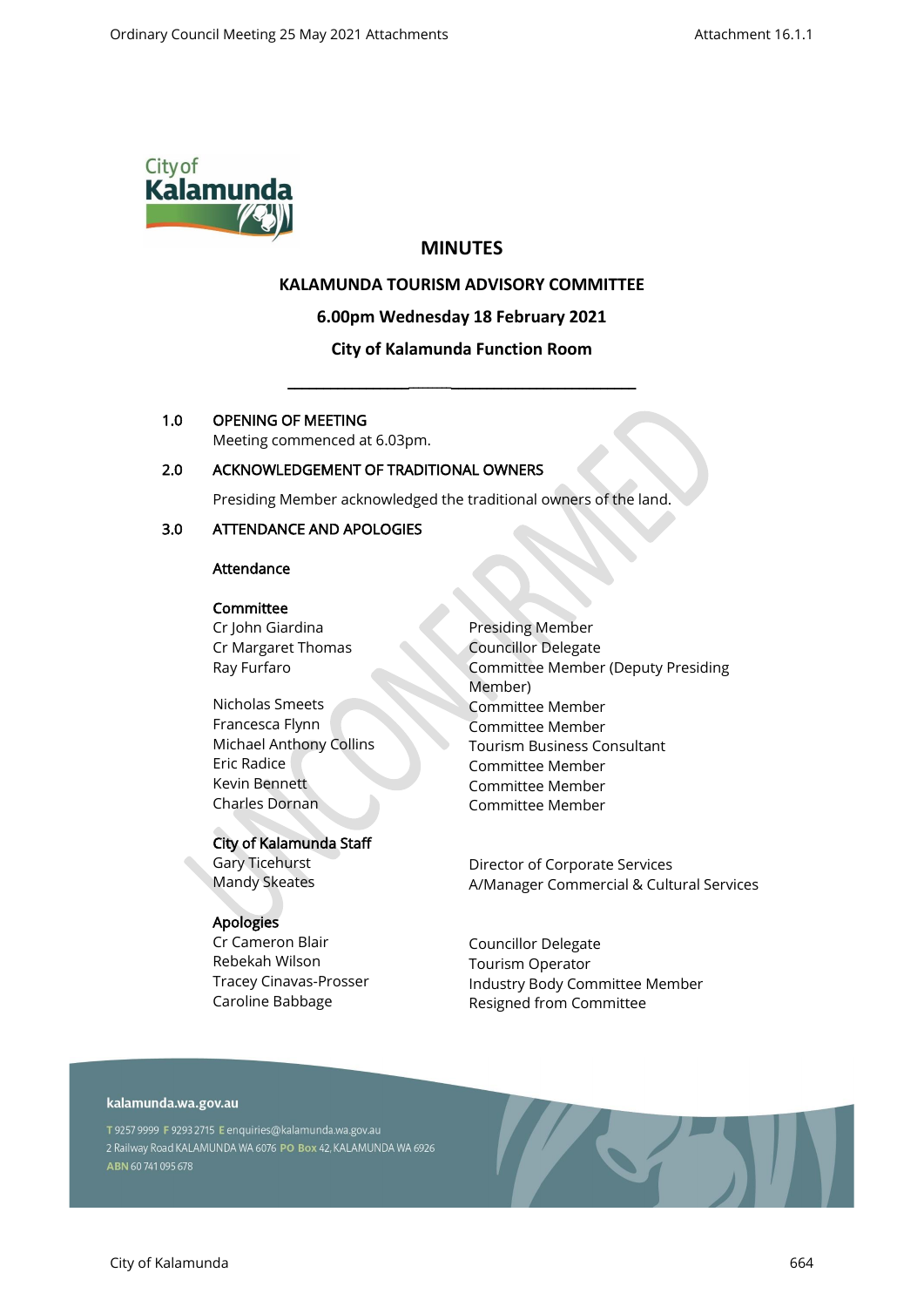Minutes – 18 February 2021

#### 4.0 DISCLOSURE OF INTERESTS

#### 4.1 Disclosure of Financial and Proximity Interests:

a) Members must disclose the nature of their interest in matters to be discussed at the meeting. (Section 5.65 of the Local Government Act 1995) b) Employees must disclose the nature of their interest in reports or advice when giving the report or advice to the meeting. (Section 5.7 of the Local Government Act 1995).

#### Nil disclosures

#### 4.2 Disclosure of Interest Affecting Impartiality

a) Members and staff must disclose their interests in matters to be discussed at the meeting in respect of which the member or employee has given or will give advice.

#### Nil disclosures

 $\overline{a}$ 

#### 5.0 ADOPTION OF THE MINUTES OF THE PREVIOUS MEETING

Minutes of the Tourism Advisory Committee Meeting of 19 August 2020 as tabled.

| <b>MOVED:</b> | Eric Radice                    |  |
|---------------|--------------------------------|--|
|               | <b>SECONDED:</b> Kevin Bennett |  |
| <b>VOTE:</b>  | Carried                        |  |

# 6.0 MATTERS ARISING FROM THE MINUTES

Charles Dornan requested that further information be provided with regards the Urban Forest Strategy – how much the programme has been cut due to COVID.

# 7.0 TOURISM DEVELOPENT PRIORITIES - UDATE

Priority One: Inward look at culture and service levels for tourism development planning (as per S10.2.5 of the Tourism Development Strategy).

Mandy Skeates provided documentation for new Tourism Developments. In conjunction with the City's Planning Department a step by step guide has produced to assist new tourism businesses through the application procedure. The City provides a concierge offering pulling all relevant departments in to one meeting to discuss the opportunities and constraints prior to the applicant lodging a development application.

The Committee has been given a copy of the step by step procedure to provide input. The documentation was well received and the City was commended for developing this application procedure.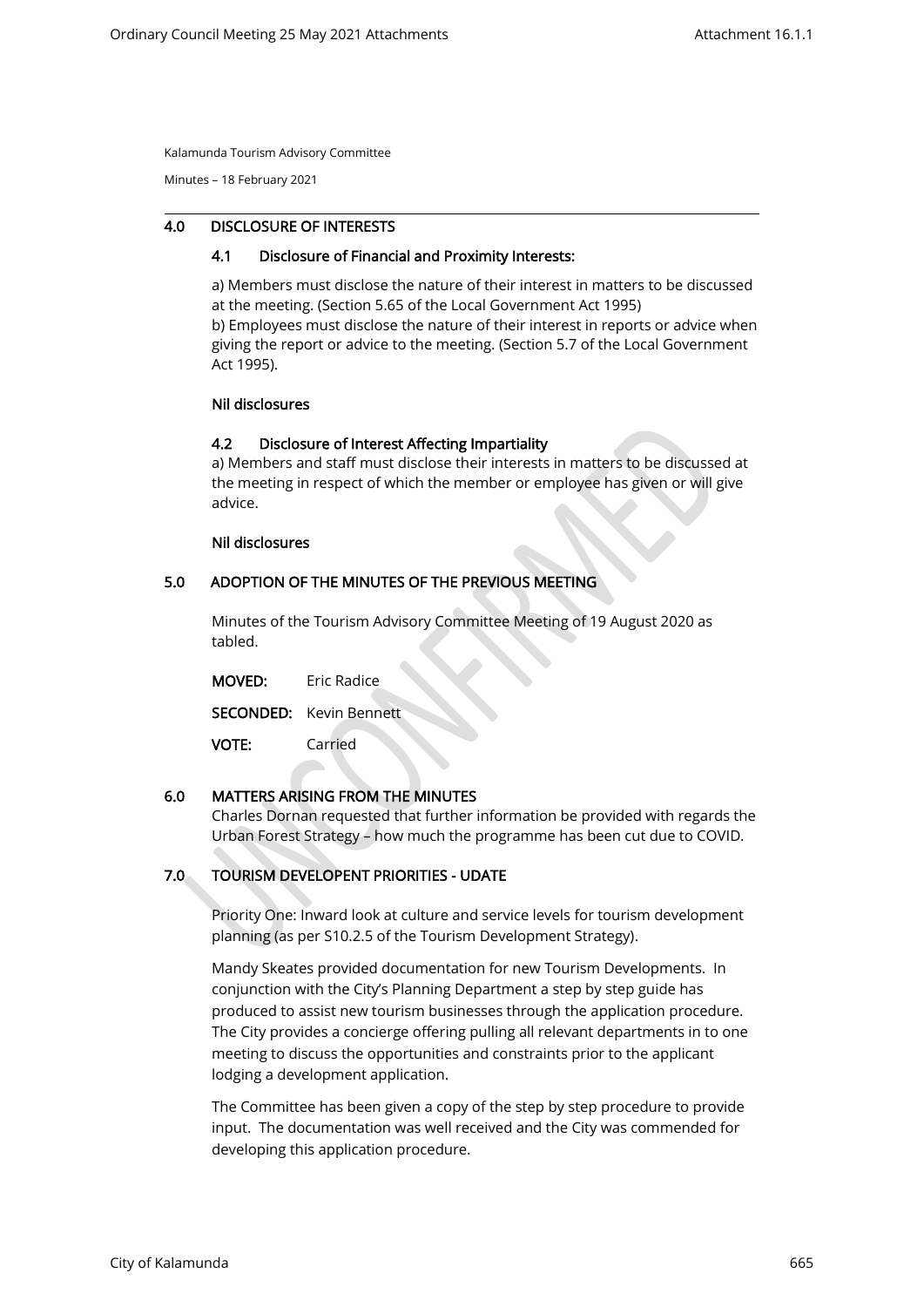Minutes – 18 February 2021

Charles Dornan queried how to increase the \$ levels for JDAP. The Director of Planning will be contacted for commentary around the possibility of altering JDAP thresholds.

Ray Furfaro queried whether the Pickering Brook and Surrounds Tourism Taskforce only addressed land improvements in Pickering Brook – the Director of Planning will be approached for further information.

#### 8.0 ZIG ZAG SCENIC DRIVE PRESENTATION

Mandy Skeates spoke to a presentation on the Zig Zag Scenic Drive. As a committee the Tourism Advisory Committee were asked to consider whether the Zig Zag Scenic Drive should open in some capacity or whether it should remain closed.

Charles Dornan requested exact numbers for how many people were for and against the opening of the Zig Zag Scenic Drive according to the engagement portal.

There was much discussion within the group and examples of similar sites were muted ie: the road to Mt Wellington which closed at 6pm. Options such as closed circuit TV were referenced, however it was recognised this could be at a considerable cost to the City.

It was agreed that this is a very sensitive issue which needs to balance the needs and safety of the residents with the opportunities the Zig Zag Scenic Drive represents from a tourism and events perspective.

Many different options were discussed including controlled and targeted events, old tram carriages, link to Tourism Western Australia road trip series. As it is a world class opportunity perhaps it might be progressively reintroduced to temper any antisocial behaviour concerns.

The Kalamunda Tourism Advisory Committee reached the following position: The Kalamunda Tourism Advisory Committee is supportive of the closure of the Zig Zag Scenic Drive in the evening but consideration should be given to the staging of controlled openings/events that would create a tourism opportunity for the City.

# 9.0 TOURISM WESTERN AUSTRALIA TRAILS DEVELOPMENT WORKSHOP

Mandy Skeates gave the committee an overview of the recent trails workshop which had been held across all five of the Tourism Alliance Government areas. A number of trails were developed during the workshop and are currently under consideration for progression. Tourism Western Australia will progress 3 trails and fund the initial print run.

Kevin Bennett who took part in the workshop confirmed it had been a most productive and interesting workshop. He advised the committee that Tourism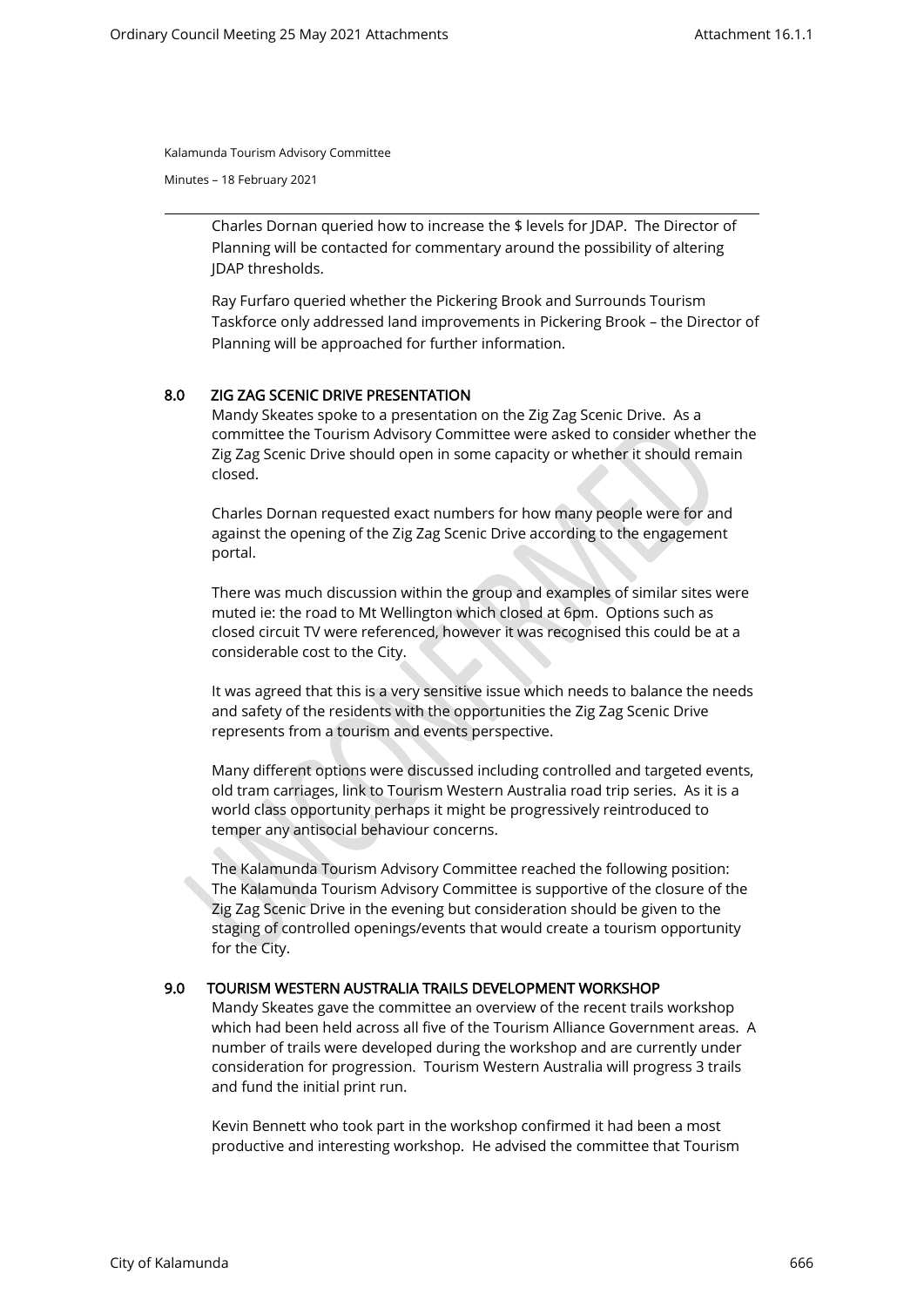Minutes – 18 February 2021

Western Australia were providing the templates so that all LGAs can develop a suite of trails, all that will be required is printing costs.

### 10.0 ANY OTHER BUSINESS

Eric Radice requested an update on the Tourism Signage Audit, it was confirmed that schematics would be developed for tourism signage stacks and will be costed. These will be available before the next meeting.

Ray Furfaro enquired how the City was doing during COVID. Gary Ticehurst provided information that the City had done a little better than expected but expected things to be flat in the coming years. Once all the incentive subsidies cease we will need to see how the landscape looks.

Eric Radice enquired whether the City of Kalamunda were lobbying Hon Mark McGowan MLA direct for funds. Gary Ticehurst confirmed that the City works through the Ministers for further funding, the City has not asked directly for tourism dollars, it is more around the advocacy for large community projects ie: roads, community hubs.

Eric Radice sees the Tourism Strategy as a jobs creation strategy and queried whether the City should press this with the Premier.

Michael Collins suggested that it might be more appropriate to look at Federal Funding for events etc. Gary Ticehurst confirmed that the City had a fairly aggressive advocacy campaign – both Federal and State.

Francesca Flynn queried whether the City sought Building Better Regions Funding as parts of Kalamunda are eligible. Gary Ticehurst confirmed that the City has received funding in the past through this route. To engage in any of these programmes you need to have a fair amount of rigour around your projects, perhaps tourism accommodation might be something to investigate for funding.

It was suggested that the City might bring back any funding opportunities which are currently available and the type of project that might be considered.

Nicholas Smeets did query how many more visitors Kalamunda can currently cope with, it was agreed that the weekday market is one that could be developed.

#### 11.0 CLOSURE

Meeting closed at 7.25pm

# CONFIRMED FUTURE MEETING DATES

• Wednesday 19 May 2021